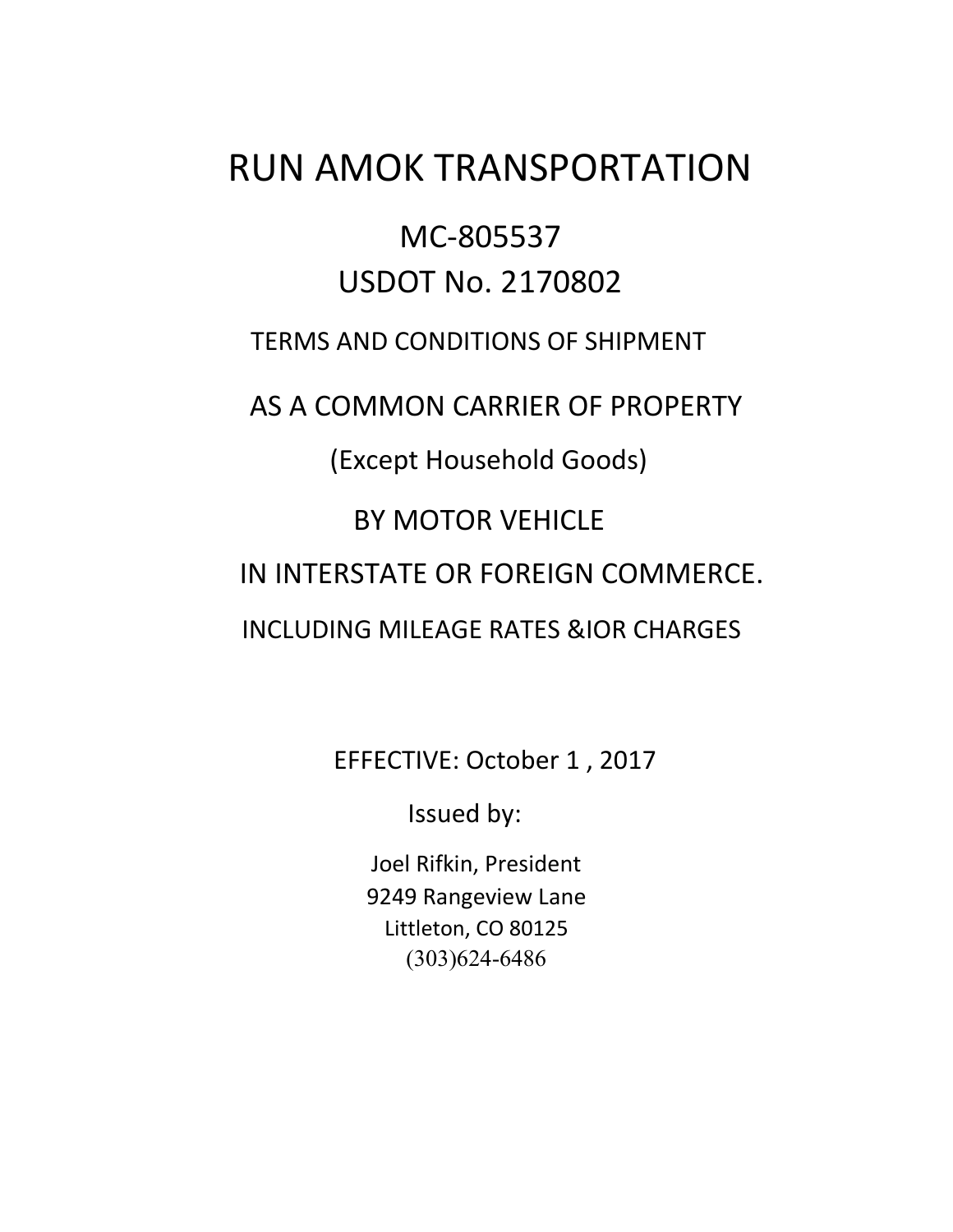#### PART I Scope and Application

1 .1 Purpose. This document establishes terms, conditions, rates and charges applicable to transportation by RUN AMOK TRANSPORTATION of Littleton, Colorado as a common carrier of property (other than household goods) by motor vehicle in interstate or foreign commerce.

1 .2 Supersedeas and Modification. These Terms and Conditions of Shipment supersede all prior documents, tariffs and other prior statements of terms, conditions, rates and/or charges applicable to transportation by RUN AMOK TRANSPORTATION. [Except as otherwise expressly provided in these Terms and Conditions of Shipment, the terms, conditions, rates and charges established herein control and take precedence over any inconsistent or conflicting provision of any bill of lading or other transit document and can be modified only upon the express written consent of Joel Rifkin, President of RUN AMOK TRANSPORTATION.]

PART Il — Definitions and Rules of Construction

2.1 Definitions. As used in these Terms and Conditions of Shipment and in Carrier's bill of lading, the words and phrases underlined below have the meaning set forth thereafter.

2.1 .1 Agreed Value means the value of an animal agreed to or declared by the Shipper on the bill of lading for a Shipment to be the largest amount for which Carrier will be liable in the event of the death of, injury or other damage to, or as the result of delay in the transportation of such animal. Unless a higher value is declared by Shipper on the bill of lading at or prior to commencement of transportation of a Shipment, the Agreed Value for each animal in such Shipment shall be \$5000.

2.1.2 Beneficial Owner means any person who has an ownership interest in any animal in a Shipment at the time the animal is loaded into Carrier's Van and receives or expects to receive a benefit from the transportation of such Shipment.

2.1 3 Carrier means RUN AMOK TRANSPORTATION and each other carrier providing any part of the transportation of a Shipment.

2.1.4 Established Rate means the rate set forth in Carriers Rate Sheet, bill of lading or other written notation applicable to a particular Shipment where each animal in the Shipment has an agreed value not to exceed \$5000.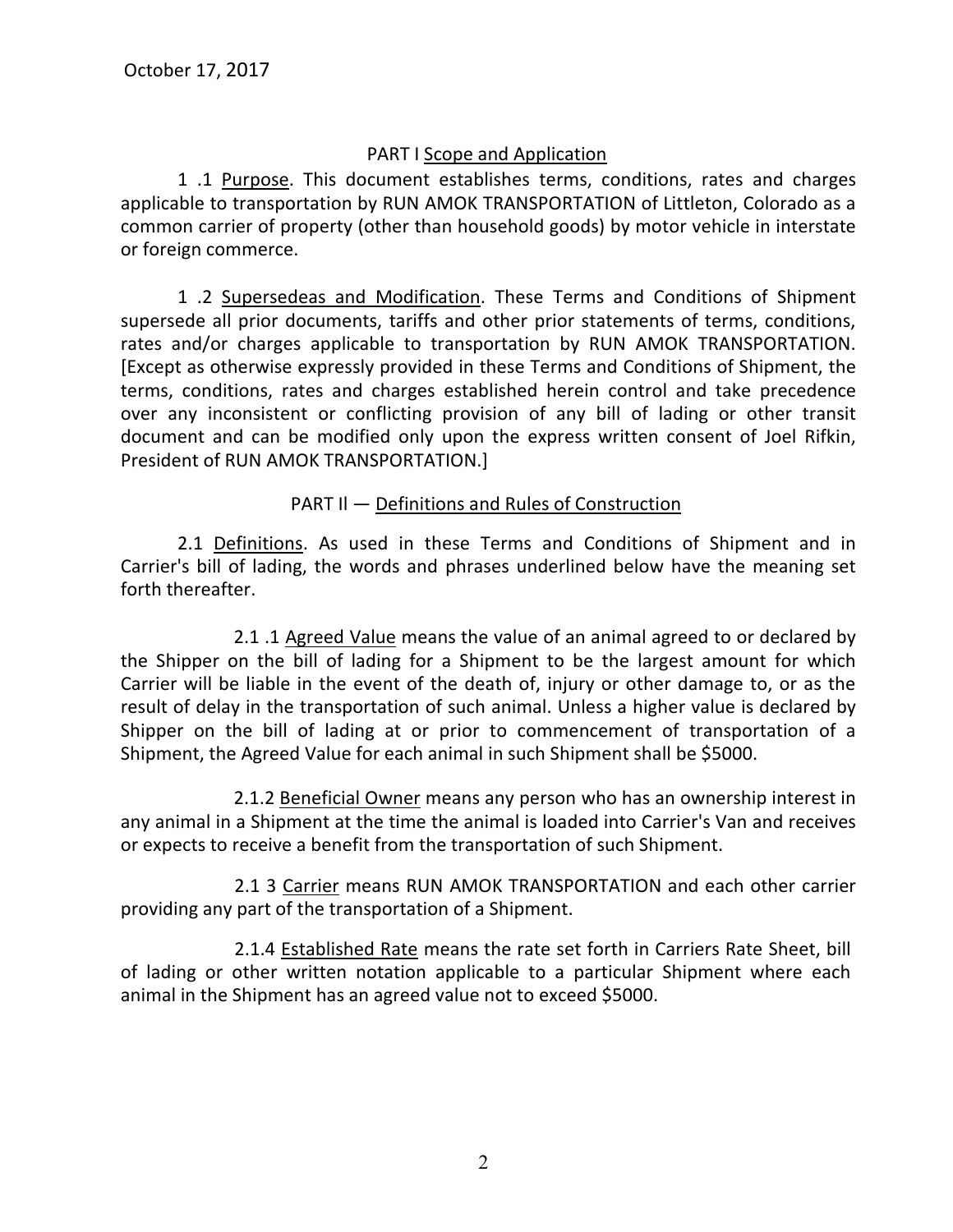2.1.5 Animals means domesticated or non-domesticated livestock as set forth in the Composite Commodities List of Administrative Ruling No, 1 19.

2.1 .6 Animals includes livestock identified as ordinary livestock exempt from regulation by the Federal Highway Administration under 49 U.S.C. Section  $13506(a)(6)(A)$ .

2.17 Shipment means one or more animals tendered to Carrier on a single bill of lading for transportation from one or more origins to one or more destinations. If more than one bill of lading form is needed or as a matter of convenience is used to enable all animals comprising the Shipment to be identified, then all such bill of lading forms shall comprise and be deemed a single bill of lading.

2.1.6 Shipper means the person requesting the Carrier's services for a Shipment, all Beneficial Owners of each animal in such Shipment, and all other principals for whom the person requesting Carrier's services for Shipment acts as agent in making such request.

2.1.7 Van means any motor vehicle, portion thereof or trailer including one or more stalls for the transportation of animals.

2.2 Rules of Construction. As used in this document, unless the context clearly requires otherwise, words importing the singular include the plural, and vice versa; and words importing gender include all genders.

#### PART Ill —Carrier Responsibility, Limitation of Liability, Insurance, and Right to Receive Attorneys Fees

3.1 General Responsibilities of Carrier. The Carrier shall be responsible only for the actual transportation of the animal(s). The Carrier's Established Rate does not include the loading, unloading, handling, feeding, watering and other care of the animal(s). Shipments may be accompanied by one or more attendants provided by Shipper and it shall be the duty and responsibility of such attendants to care for, load and unload the animal(s), The Carrier, its employees and agents are not liable for injuries or death occurring to animal(s) while said employees or agents assist in the loading or unloading of said animals. Shipper and/or the individual receiving said animal(s) shall indemnify the Carrier and its agents for damages to equipment and for injury or death to animal(s) resulting from negligence or willful misconduct on the part of the Shipper, the individual receiving such animal(s) or their agents. Furthermore, if Carrier's agents or employees at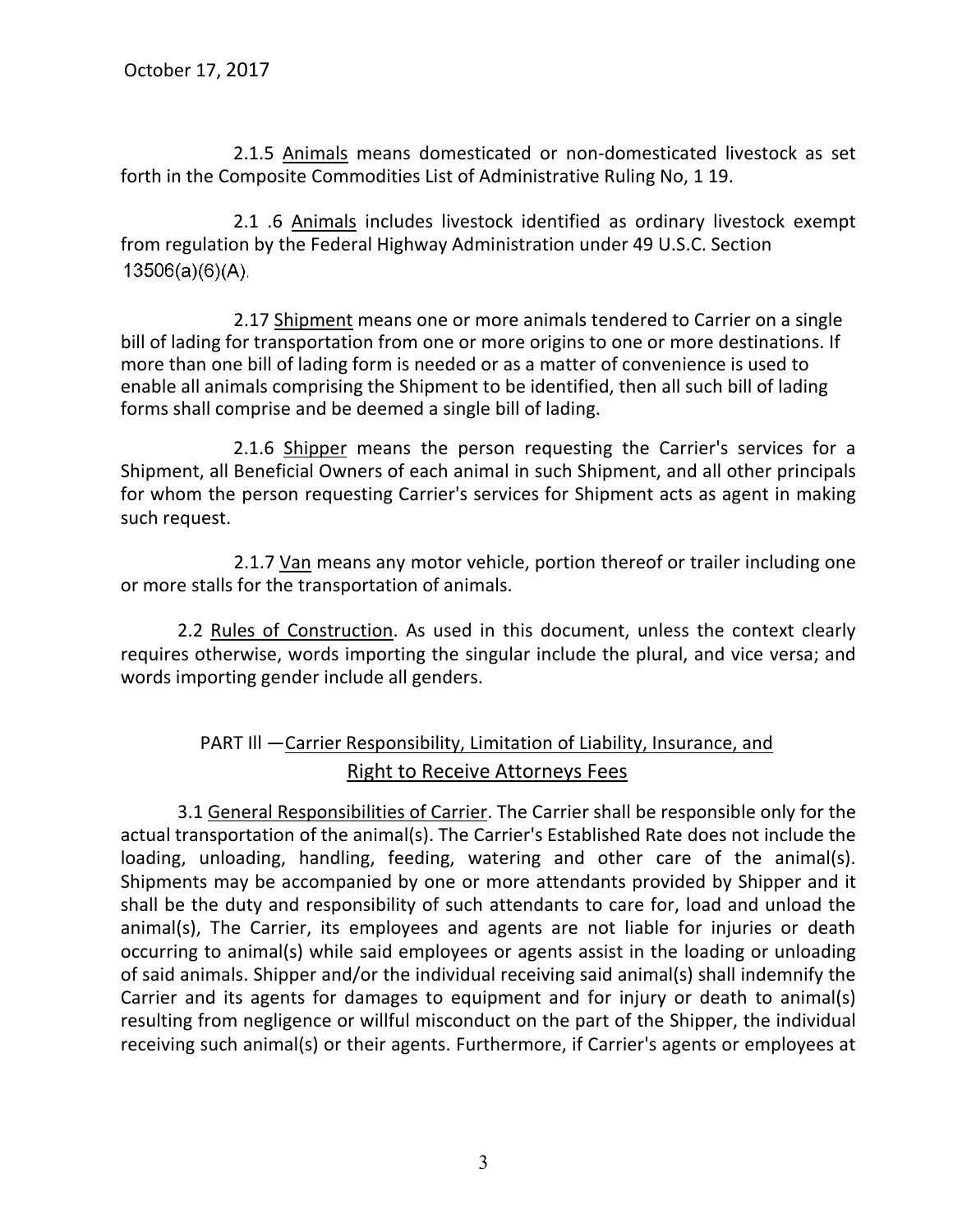the request of Shipper or the one receiving said animal(s) assist in the loading or unloading of animal(s), the Shipper and/or the individual receiving said animal(s) shall indemnify the Carrier for damages to equipment and injuries or death to the animal(s) of the Shipper and/or receiver requesting unloading or loading assistance and also to the animal(s) of any other Shipper or receiver occurring in connection therewith.

3.2 Limitation of Liability. Carrier's maximum liability for the death of, injury or damage to, or delay in the transportation of any animal shall be the Agreed Value of such animal. Carrier does not provide insurance for Shipper's goods. Carrier assumes the liability of a common carrier subject to the provisions of 49 U.S.C. 14706.

32.1 Shipper shall release and discharge Carrier from all liability from any cause whatsoever, unless such delay, injuries, or loss shall be caused by Carrier, or by the negligence of Carrier's agents or employees, and in said event, Carrier shall be liable only to the extent of actual damage sustained, but in no event an amount greater than the Agreed Value for the animal(s) in question.

3.2.2 Shipper shall declare the Agreed Value of each animal (which at Shipper's option may be any value up to and including the full value of the animal) at or prior to commencement of transportation of the Shipment on the bill of lading under the column heading "MAXIMUM AGREED VALUE OF EACH ANIMAL (\$5000 UNLESS DECLARED OTHERWISE)".

3.2.3 If the Shipper fails or declines to agree to a value and specify same on the bill of lading, and fails to sign the bill of lading, the Shipment will not be accepted. If the Shipment is inadvertently accepted by Carrier without an Agreed Value stated or a signature by Shipper on the bill of lading, the Carrier's maximum liability will be \$5000 per animal.

3.2.4 If the Shipper individually or through its agent signs Carrier's bill of lading but fails to state an Agreed Value on Carrier's bill of lading for any animal at or prior to commencement of transportation, Carrier's maximum liability for each such animal shall be \$5000.

3.2.5 The Agreed Value shall be deemed to relate to each animal separately and not to the Shipment as a whole.

3.2.6 If the Agreed Value declared by Shipper on the bill of lading does not exceed \$5000, Carrier's charges for the Shipment shall be based on Carrier's Established Rate.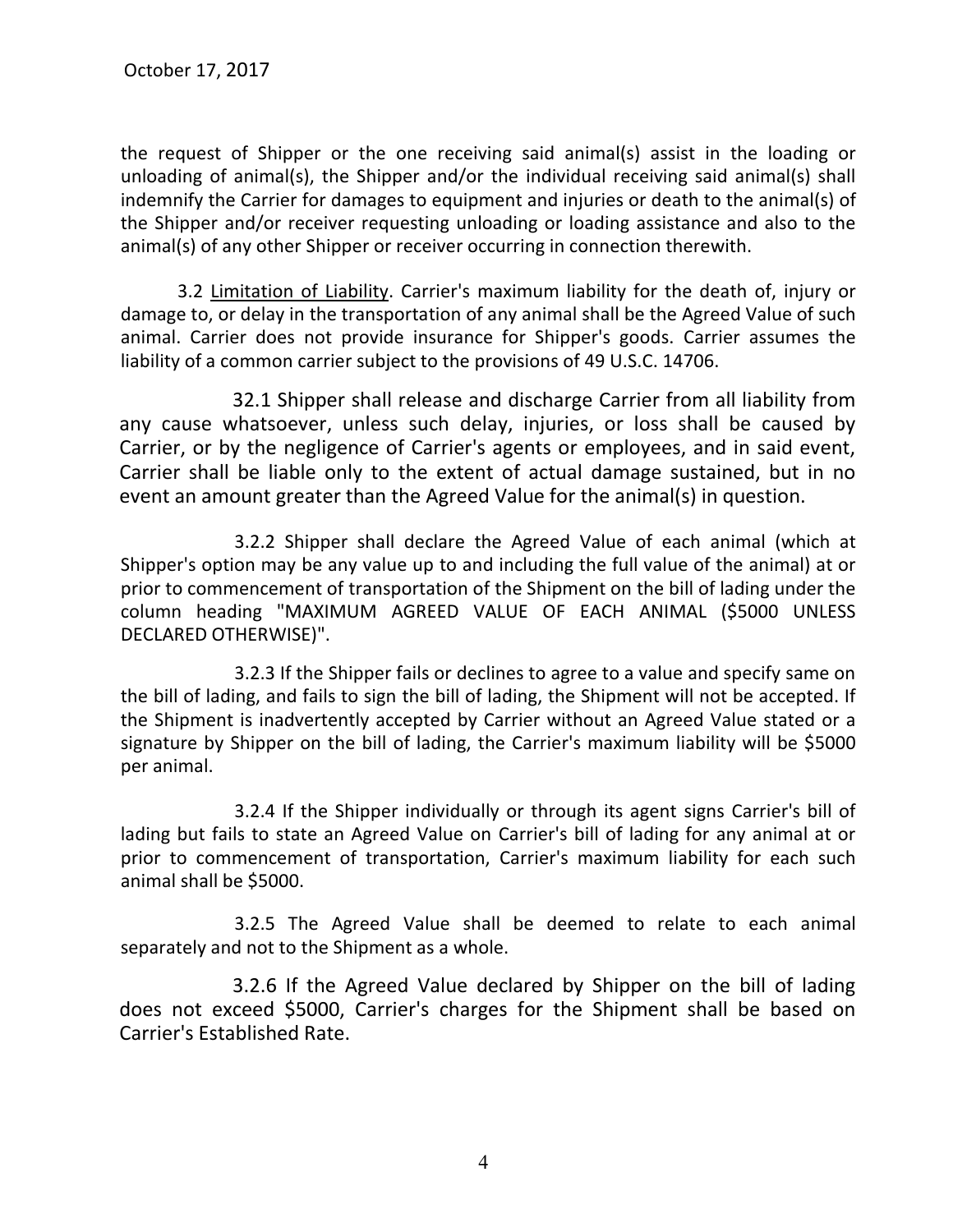3.2.7 If the Agreed Value declared by Shipper on the bill of lading exceeds \$5000, Carrier's charges for the Shipment shall be based on Carrier's Established Rate plus an excess value charge of \$2.00 for each \$100.00 or fraction

thereof of excess value per animal for each 100 miles or fraction thereof of distance from point of origin to point of destination as determined in accordance with Section 4.4 of these Terms and Conditions of Shipment (subject to a minimum excess value charge of \$250.00 per animal).

3.3 Should RUN AMOK TRANSPORTATION successfully defend itself in a federal court action claiming loss or damage to cargo while engaged in interstate commerce by limiting its liability to no more than its final offer of judgment made pursuant to F.R.C.P. 68, RUN AMOK TRANSPORTATION shall be entitled to recover its reasonable attorneys fees and costs.

#### PART IV General Terms and Conditions

4.1 Warranty of Shipper. Shipper individually or through Shipper's agent warrants the animals are in all respects fit and suitable for the intended transportation.

4.2 Persons Bound. The provisions contained within these Terms and Conditions of Shipment and Carrier's bill of lading shall enure to the benefit of and be binding upon the parties hereto, all Beneficial Owners of the property identified herein, and all Carriers handling the Shipment or any part thereof and shall apply to any return or reconsignment of the Shipment. The Shipper (including all Beneficial Owners of the Shipment) and each consignee shall be jointly and severally liable for payment of Carrier's lawful charges.

4.3 U.S. Currency. Rates and charges are stated and payable in U.S. dollars and cents.

4.4 Determination of Mileage. Where Carrier's rates are based on the number of miles an animal is transported, mileage shall be determined by Carrier using the most convenient mileage guide available. The actual number of miles traveled via the Carrier's routing from origin to destination as determined by Carrier will apply unless the Shipper requests transportation via a longer route, in which event the number of miles via the route requested by Shipper shall apply.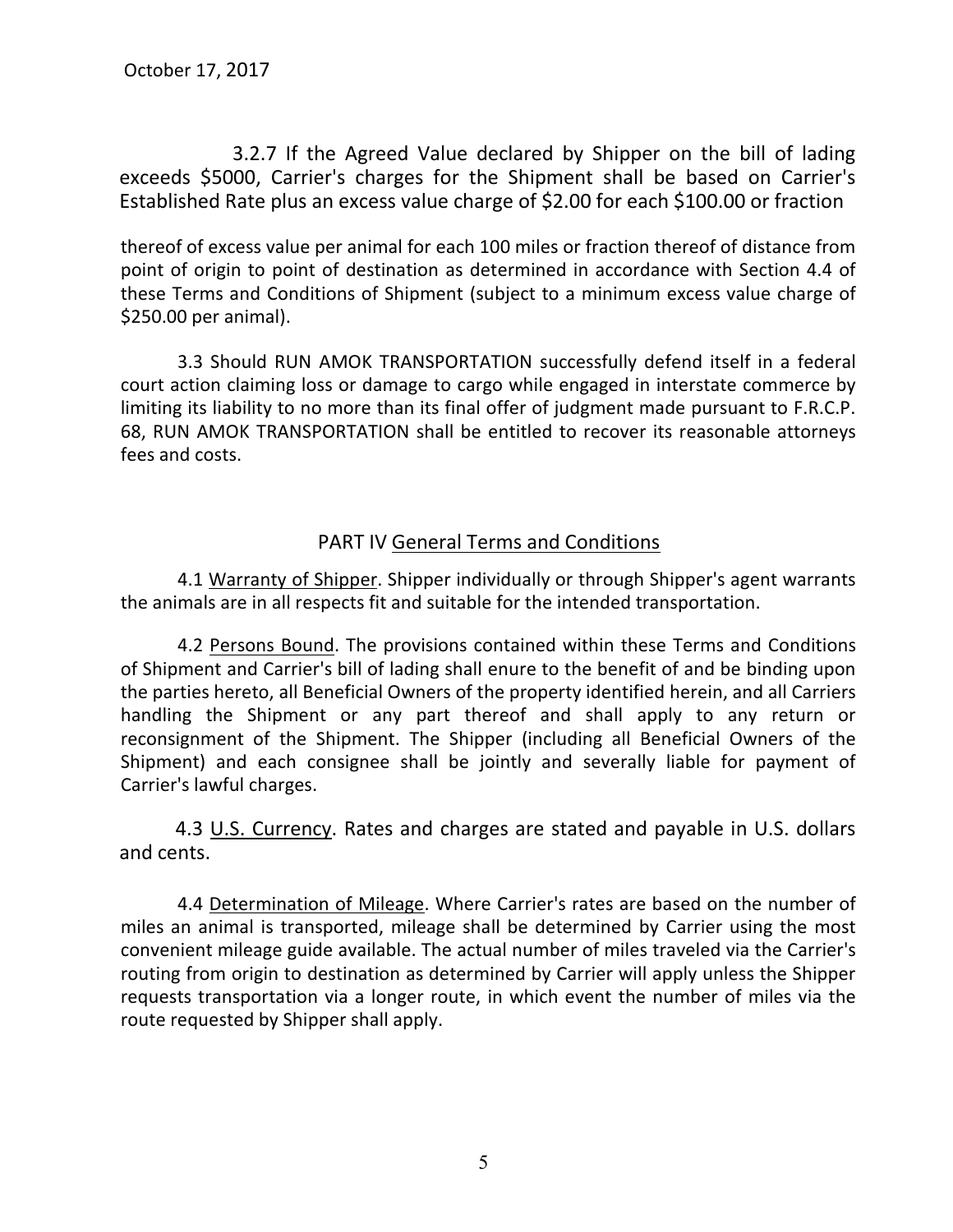4.5 Carrier Convenience/lnterline Arrangements. Carrier makes no warranty, expressed or implied, any animal(s) will be transported on any particular schedule, will be loaded, delivered or transported at any particular time, on any particular equipment or by any particular Carrier. Carrier further retains the right, at its option, to deliver shipper's animal(s) to other individuals or entities for all or a portion of a trip, taking into consideration, without limitation, earlier delivery to ultimate destination, the safety and well-being of the animal(s), reduction or elimination of layover time and the costs and inconvenience to Shipper or animal(s).

4.6 Limitation of Service. The Carrier is not obligated to transport property for which it does not have suitable or sufficient equipment, nor to accept Shipments except as equipment is available.

4.7 Impractical/Unsafe Operations. Transportation service will not be performed where conditions of roadways, streets, alleys or premises over which vehicles must operate are such that in Carrier's judgment it is impractical or unsafe to operate. If at any time in the judgment of Carrier it is impractical or unsafe to deliver or to continue transporting a Shipment or any part thereof} Carrier shall make a reasonable effort to notify the Shipper, and upon notification Shipper may elect to reconsign the Shipment or affected part thereof in accordance with Section 5.3 of these Terms and Conditions of Shipment. If after making a reasonable effort Carrier has been unable to provide notification to Shipper as contemplated by this Section 4.7 or if upon notification Shipper fails or declines to reconsign the Shipment or affected part thereof, the Shipment or affected part thereof shall thereupon be deemed to have been tendered for delivery and the provisions of Section 4.18 of these Terms and Conditions of Shipment shall apply.

4.8 Cancellation of Service. When a request for service is placed by Shipper for transportation service, and, due to no fault of Carrier, the cancellation of such request for service is not made prior to Carrier's dispatch of vehicle, a charge of \$1 .00 per mile (but in no event less than \$500.00) will be assessed and computed from the point of dispatch to the point of origin and return to the point of dispatch.

4.9 Claims. Claims for loss or damage are governed by the provisions of 49 C.F.R. 370. Claims for duplicate payment and overcharges are governed by the provisions of 49 C.F.R. 378. As a condition precedent to recovery, claims must be filed in writing with the receiving or delivering Carrier or Carrier issuing this bill of lading, or Carrier on whose line the loss, damage, injury or delay occurred, or Carrier in possession of the property when a loss, damage, injury or delay occurred, within nine months after delivery of the property (or in the case of export traffic, within nine months after delivery to port of export) or, in the case of failure to make delivery, within nine months after a reasonable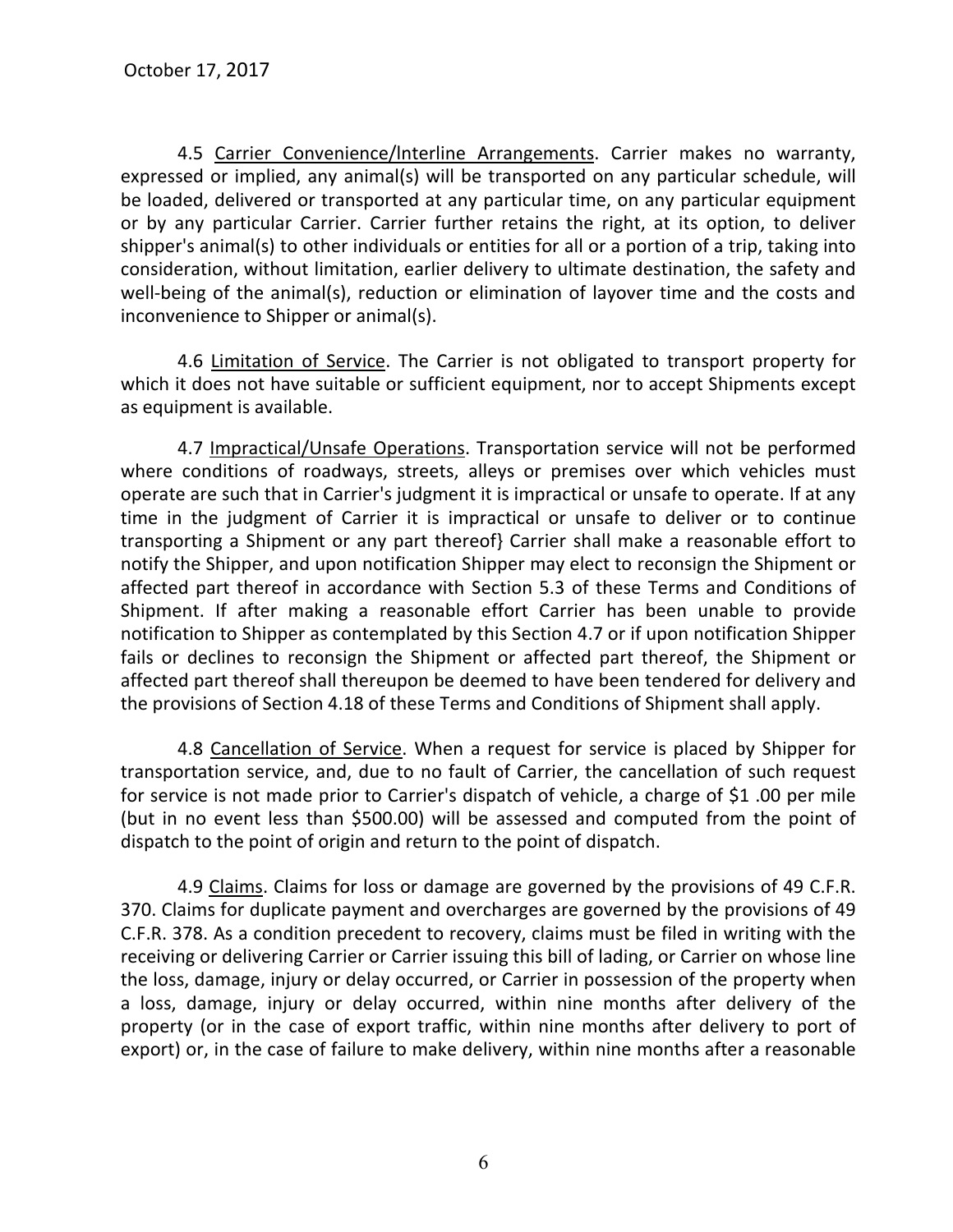time for delivery has lapsed. Suits shall be instituted against any Carrier only within two years and one day from the day when notice in writing is given by the Carrier to the claimant that the Carrier has disallowed the claim or any part or parts thereof specified in the notice. Where claims are not filed and suits are not instituted thereon in accordance with the foregoing provision, no Carrier hereunder shall be liable and such claims will not be paid.

4.10 Detention of Vehicle. When due to no disability, fault or negligence on the part of the Carrier, the loading or unloading of animal(s) is delayed beyond one hour free time, a charge of \$25.00 per Van, per half hour or fraction thereof, will be assessed after expiration of the free time mentioned above.

4.10.1 The time shall begin to run upon notification by the driver to the Shipper's or receiver's representative responsible for loading or unloading and shall end upon completion of loading or unloading and receipt by the driver of the signed bill of

4.102 This Section 4.10 shall not apply to horses shipped between thoroughbred race tracks for racing purposes at times when races are scheduled.

4.10.3 This Section 4.10 shall not apply if the stand-by rates set forth in Section 4.16 are applicable.

4.1 1 Carrier's Established Rate for Transportation. Carrier's Established Rate includes transportation of animal(s) from points of origin to points of destination and does not include the loading or unloading of same unless while en route and for the best interests of the animal(s). Carrier's Established Rate also does not include any incidental charges deemed reasonable and necessary by Carrier related to the shipment including, but not limited to, costs for veterinarian services, hospital and medical-related expenses and layover charges, said costs being in addition to Carrier's Established Rate.

4.12 Bill of Lading. When animals are transported subject to the provisions of these Terms and Conditions of Shipment, the acceptance of the use of the Carrier's bill of lading is required. The application of the rates established by Carrier is conditioned upon the use of such bill of lading.

4.13 Shipper's Copy of Bill of Lading. Shipper, individually or through its agent, and Carrier agree if Shipper or Shipper's agent does not receive a copy of the bill of lading at point of the Shipment's origin, Carrier will provide a copy of the bill of lading to Shipper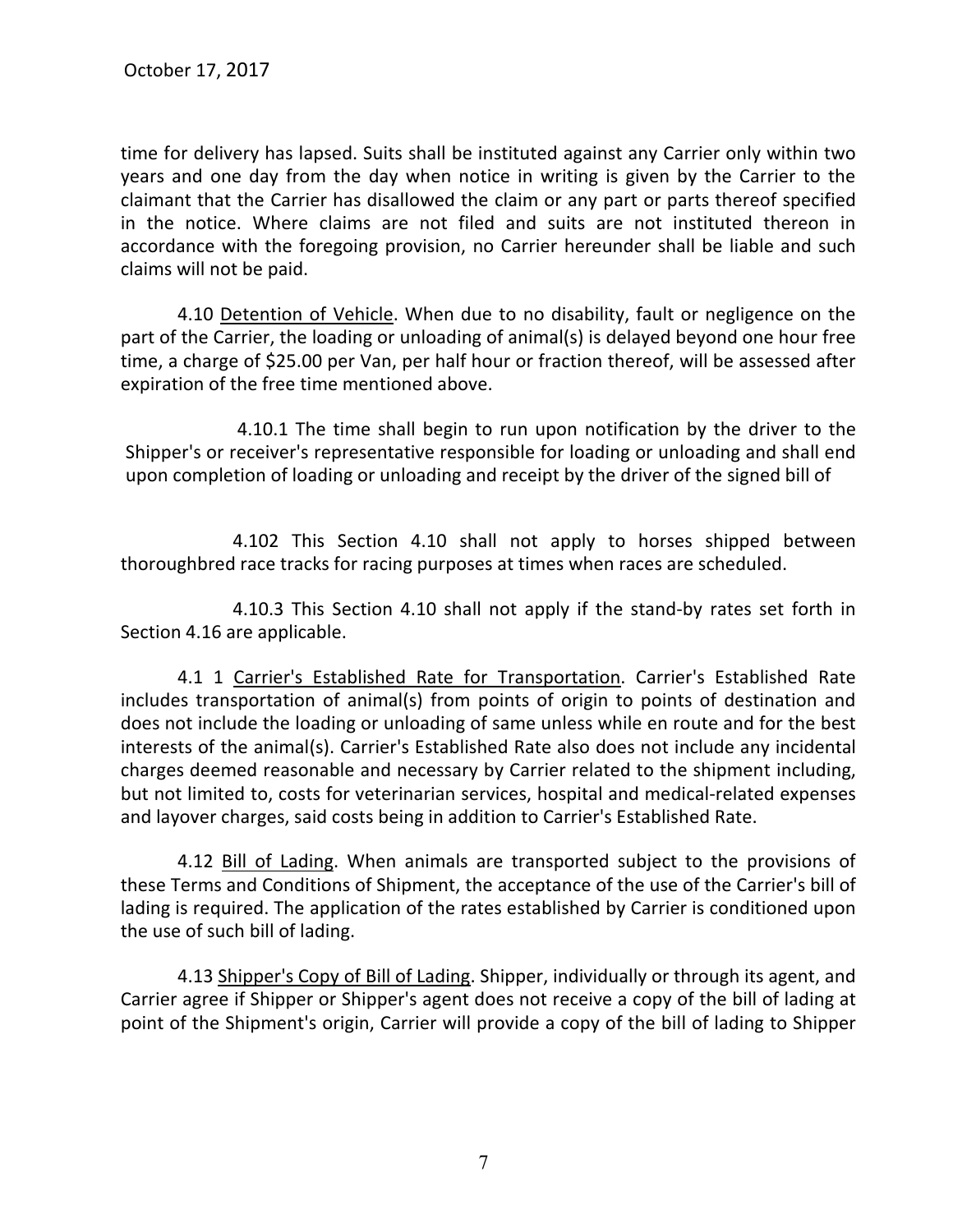or Shipper's agent at final destination or mail it to Shipper or Shipper's agent after delivery, upon receipt by Carrier of Shipper or Shipper's agent's written request to do so.

4.14 Conduct and Condition of Animals. Shipper agrees Carrier shall not be responsible for the conduct or acts of the animals to themselves or to each other such as biting, kicking, goring or smothering, nor for loss or damage arising from the condition of the animals themselves, or which results from their nature or propensities, which risks are assumed by Shipper.

4.15 Import/Export Costs. Where import regulations of the country/state/province of destination or any intermediate country/ state/province require certificate(s) relating to the health of the animal(s), the cost of any necessary veterinary expense shall be borne by the Shipper and is not included in Carrier's Established Rate. All other charges incidental to international border crossings including user fees shall be borne by Shipper and are likewise not included in Carrier's Established Rate. Atl duties, taxes, imports or levies of any kind payable at the port of destination or any intermediate port, and any expenses properly incurred in relation to the animals after arrival at the port of destination before delivery to the one receiving the animal(s) are payable by the one receiving the animal(s) but the Shipper shall indemnify the Carrier against any such payments which the Carrier shall be required or deem it necessary to make.

4.16 Standby Rates. When Carrier is required by actions or inactions of Shipper or Shipper(s agent to delay overnight the departure of a Shipment due to no fault of Carrier, standby rates shall apply. Standby rates shall be the equivalent of applicable driver pay and necessary subsistence, and shall be in addition to all other rates applicable to the shipment.

4.17 Rejected Shipments. If, for any reason not ascribable to the Carrier, a Shipment is rejected, it may be returned to the point of origin upon order of the Shipper. The rate on the return movement will be that provided by Section 5.2 entitled "Exclusive Use of Vehicle" as set forth in these Terms and Conditions of Shipment.

4.18 Redelivery. If a Shipment or part thereof is tendered for delivery and delivery cannot be accomplished through no fault of the Carrier, the Shipment or applicable part thereof and tack associated therewith will be left at the nearest available facility acceptable to Carrier. No further effort will be made to effect delivery, except on request and at the charge provided in Section 5.2 entitled "Exclusive Use of Vehicle" for the actual distance traveled. All storage, feed and stable facility charges must be paid by the Shipper.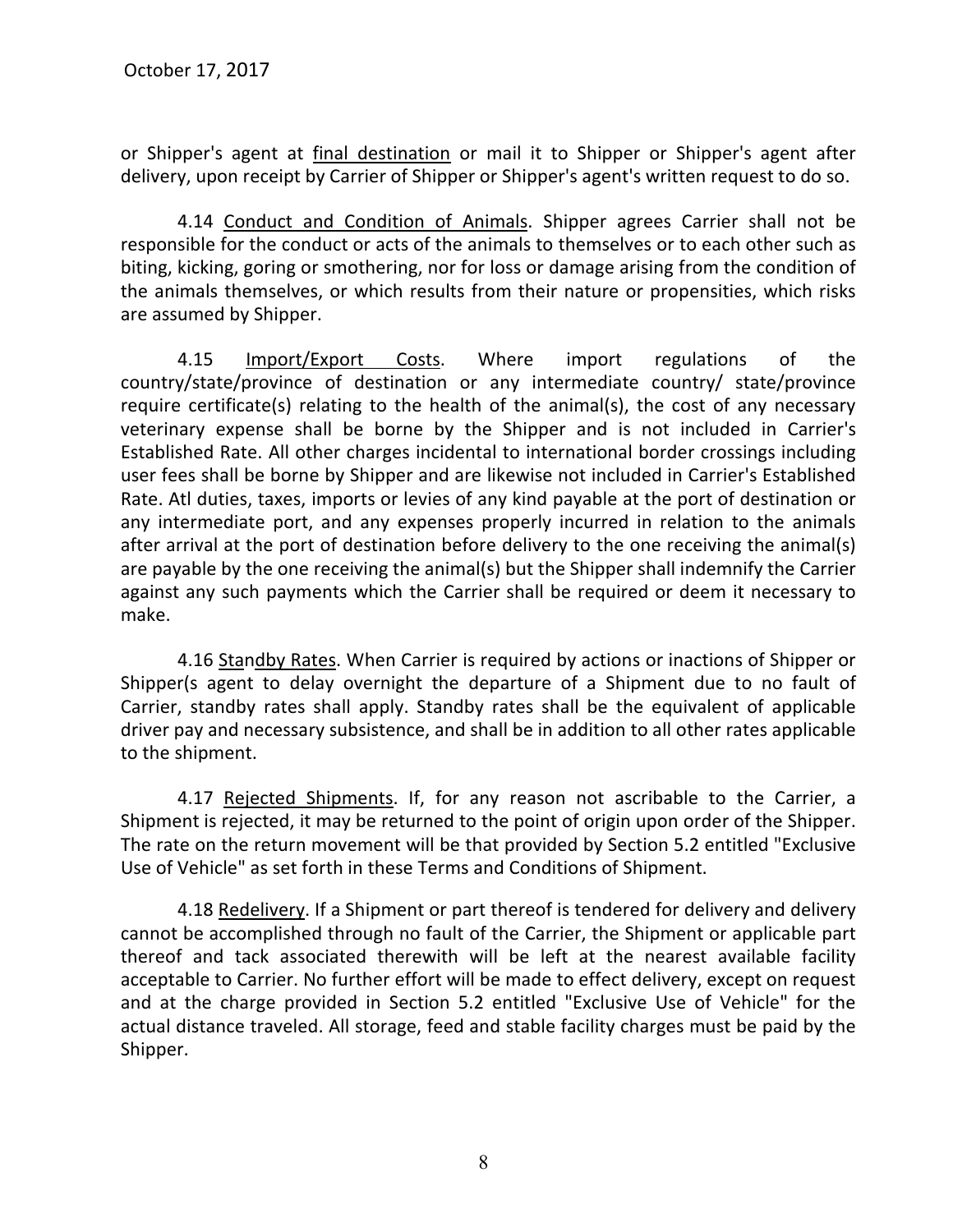4.19 Credit Terms. Following presentation of a billing statement from Carrier, the person responsible for payment of such charges shall have a credit period of 16 days in which to make payment. Accounts unpaid as of the expiration of the credit period shall be subject to a service charge of one percent (1%) per month or fraction thereof (twelve percent (12%) per annum) on the unpaid account balance beginning with the day following the last day of such credit period.

4.20 Carrier's Right to Sell Animals. Upon arrival of the animal(s) and paraphernalia at destination, unless prior credit arrangements are made, Shipper or the person who is to receive said animal(s) shall forthwith receive said animal(s) and paraphernalia and pay the charges due, if not prepaid, and if Shipper or the person to receive said animal(s) fails or refuses to duly receive said animal(s) and paraphernalia and pay charges due, Carrier or a connecting Carrier having said animal(s) and paraphernalia in its charge, may, as agent of Shipper, have said animal(s) and

paraphernalia provided for in some suitable place at the cost and risk of Shipper, and subject to a lien for all freight and other lawful charges including a reasonable charge for storage. Carrier may at any time or times thereafter sell said animal(s) and/or paraphernalia or any number of them, at public or private sale, with or without notice, as Carrier may deem necessary, and apply the proceeds arising therefrom, or so much as may be needed for the payment of any charges that may be due Carrier plus any other necessary costs and expenses.

421 Collection Costs. In the event Shipper's account is turned over by Carrier for collection, Shipper and Beneficial Owner agree to pay all collection and court costs, legal interest and reasonable attorney fees.

4.22 Severability. In the event any part, portion, term or condition of Carrier's bill of lading or these Terms and Conditions of Shipment shall be held to be unenforceable, the remaining parts, portions, terms or conditions thereof shall nevertheless continue to be valid and enforceable as though the invalid or unenforceable part, portion, term or condition had not been included.

#### PART V Special Services

5.1 Loading in Excess of Capacity. Where the Shipper at Shipper's own risk deems it necessary to ship a number of animals (other than thoroughbred or standard bred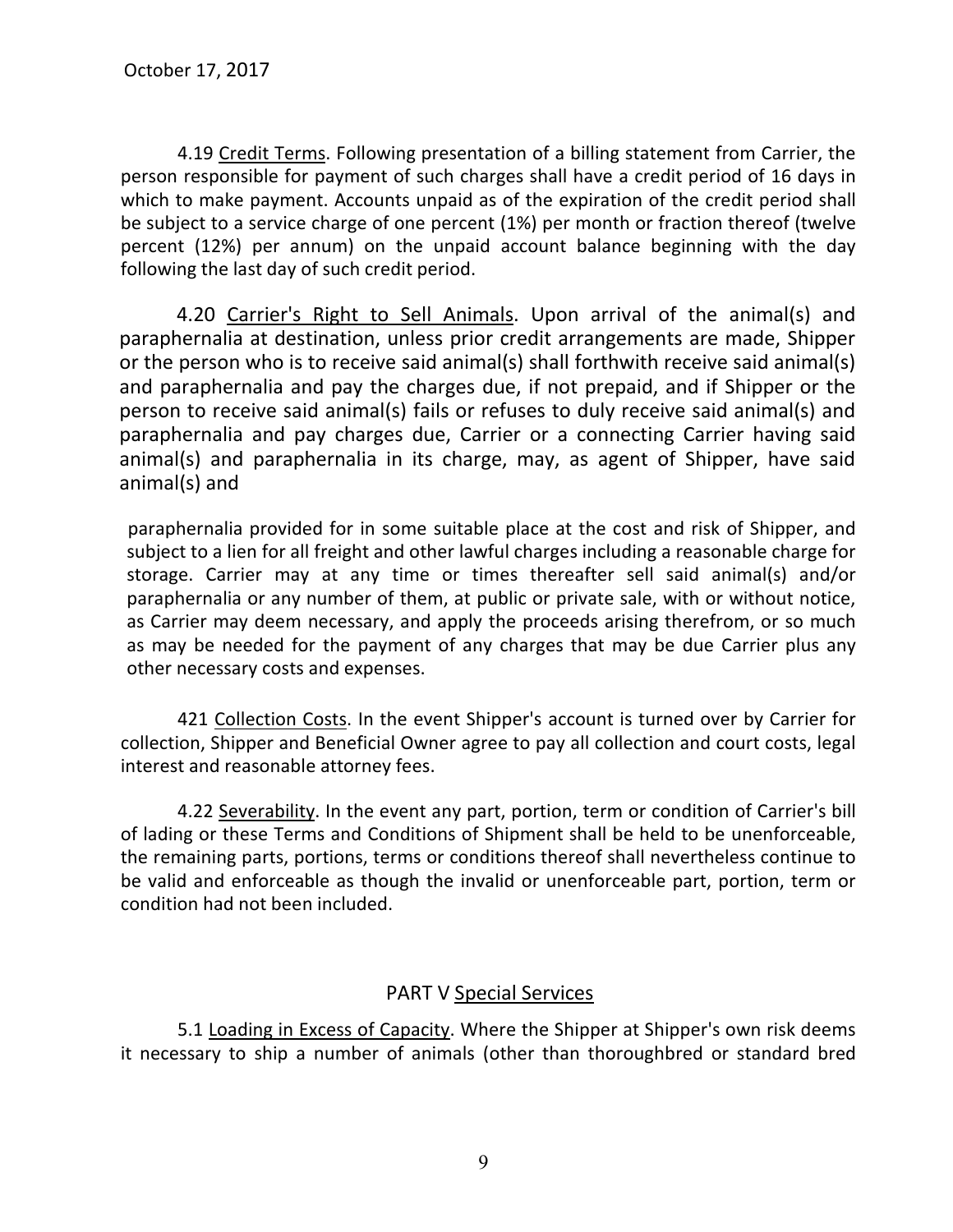racehorses) which exceed normal van capacity and the bill of lading is stamped or so marked, Shipper may obtain such service.

5.2 Exclusive Use of Van. When at the request of Shipper a Van is used exclusively for the transportation of a Shipment provided by such Shipper, the provisions of this Section 5.2 will apply.

5.2.1 When a Van of five (5) horses or less capacity (capacity to be determined by the Carrier) is ordered and used, the minimum charge shall be that for four (4) horses.

5.2.2 When a Van of more than five (5) horse capacity but less than ten (10) horse capacity (capacity to be determined by Carrier) is ordered and used, the minimum charge shall be for eight (8) horses.

5.2.3 When a Van of more than nine (9) horse capacity (capacity to be determined by Carrier) is ordered and used, the minimum charge shall be for nine (9) horses.

5.2.5 If Carrier is unable to furnish a Van of capacity ordered and furnishes a larger Van, the minimum charge shall be that fixed for the Van ordered except that when loading exceeds the capacity of the Van ordered, the minimum charge shall be that fixed for the Van furnished.

5.2.6 If the Shipper, or the Carrier with the Shipper's approval, solicits additional horses to be transported with the original shipment, the rate for the exclusive use of the Van may be prorated among/between the Shippers or Beneficial Owners.

5.3 Reconsignment or Diversion. At the request of Shipper, Carrier will attempt to accomplish reconsignment or diversion of any Shipment unless deemed impractical by Carrier, subject to the following provisions:

5.3.1 Reconsignment or diversion will include any or all the following: Change in name of one receiving animal(s); change in address of one receiving animal(s); or change in destination of Shipment.

5.32 The party requesting reconsignment or diversion shall be responsible for all communication expenses incurred by the Carrier in an attempt to effect a reconsignment or diversion, regardless whether Carrier's efforts are successful.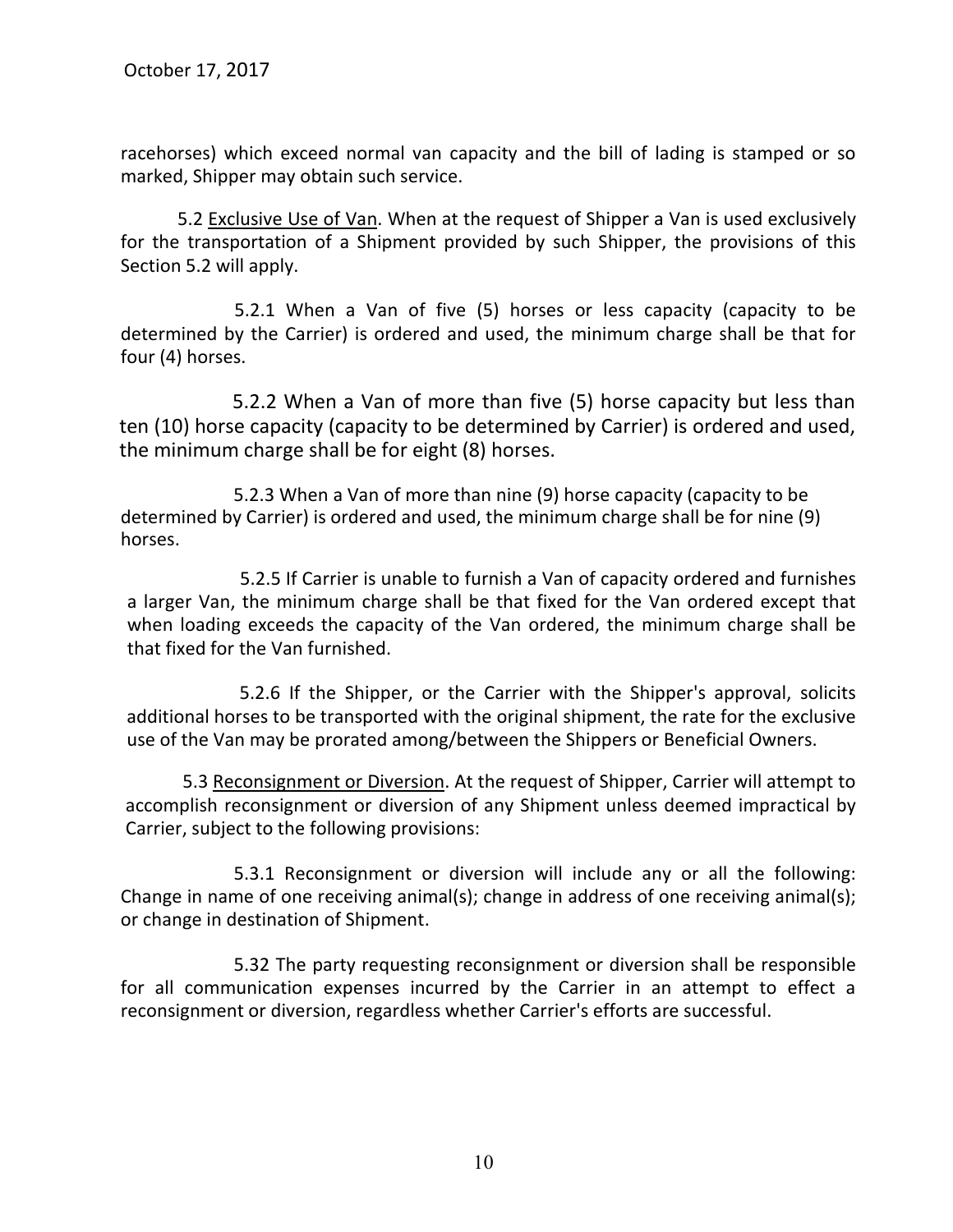5.3.3 When change in destination of the Shipment is involved, the new point of destination must be within the scope of Carrier's operations as set forth in Section 1.1.

5.4 Requirement for Box Stall. Should the Shipper or the Carrier deem it necessary for an animal to occupy a box stall, a box stall being defined as a stall the entire width of the van (approximately seven feet wide by six feet deep) the Established Rate for one animal will be doubled. One mare and foal will be subject to a minimum charge of two (2) times the Established Rate for one horse. Where the Carrier provides one or more box stalls solely for the Carrier's own convenience without regard to the particular requirements of such animal and without request of the Shipper, the provisions of this Section 5.4 shall not apply.

5.5 Stoppina in Transit. If a Shipment moving on one bill of lading from one point of origin at one time to one destination is stopped in transit at any point or place at the request of Shipper or Shipper's agent for the purpose of partial loading or unloading of animals or retrieval of documents, tack, pets, paraphernalia, etc., the following provisions apply:

5.5.1 The bill of lading must show the point or points at which the Shipment is to be stopped for partial loading or unloading together with a complete description of the animals to be loaded or unloaded at each point and the name and address of the party to whom each animal is to be delivered. If delivery is made to more than one address in the same city, town or village, each delivery will be considered a separate stop in the application of this section.

5.5.2 The substitution of animals other than those animals originally loaded or the exchange of contents of the load in any manner is prohibited.

#### 5.6 Attendants.

5.6.1 In consideration of attendant's request for transportation without charge in the body of the vehicle wherein animals are transported, said animals being under the full care of the undersigned, the attendant agrees to indemnify, defend and hold Carrier harmless from any and all loss, cost, claim, expense, cause of action, loss of use and liability by reason of injury (including death) to persons or damage to property arising out of the use, operation, maintenance or control of cargo or motor vehicle equipment the attendant may have against Carrier, its agents, employees, officers,